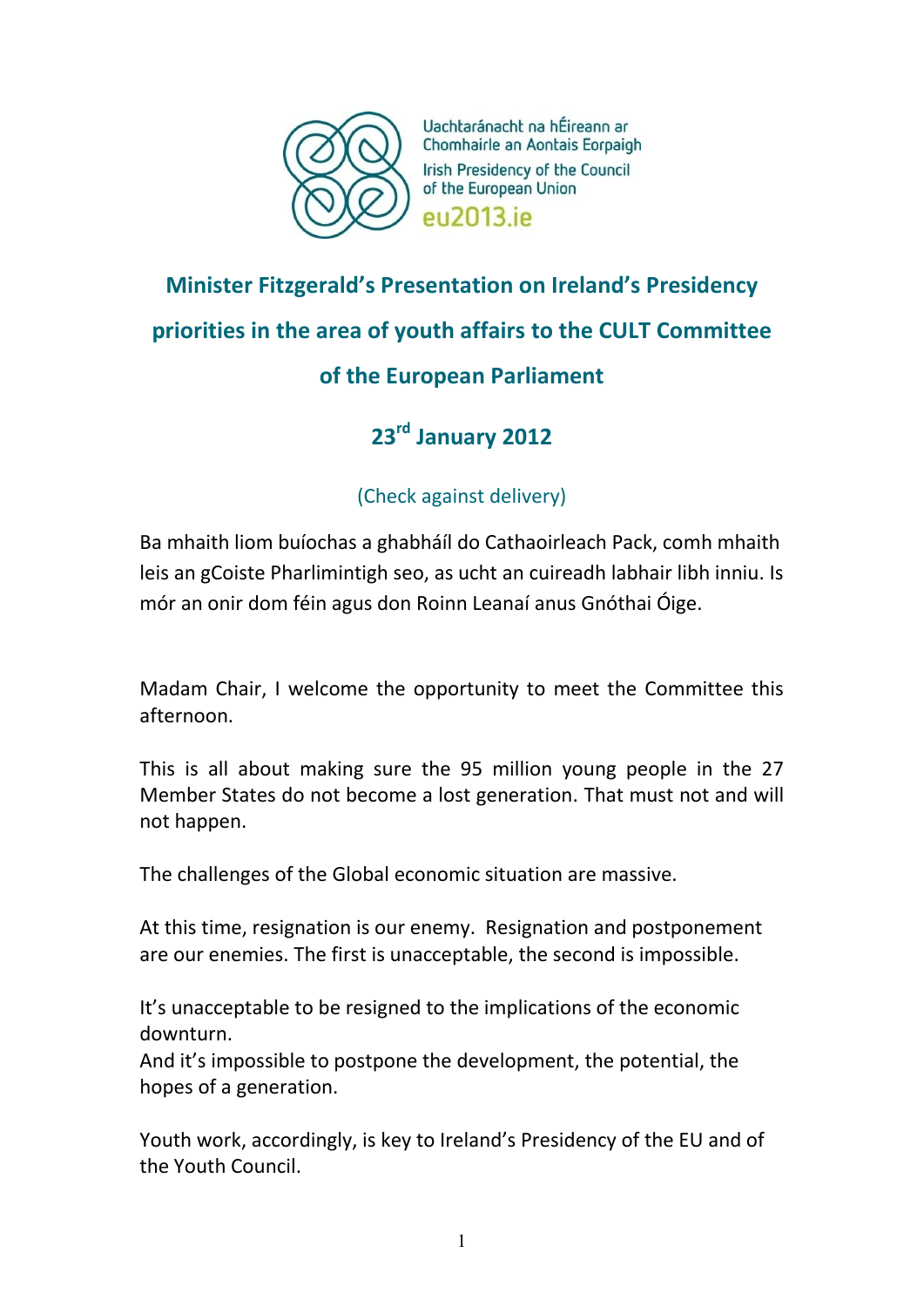Youth work is all about providing young people with a programme of education and activities to enhance their personal and social development. It involves non-formal and informal learning and is complementary to formal, academic and vocational education and training, which my colleague has been talking about.

The Council Resolution on Youth work 2010 of the Belgian Presidency references 'youth work' as a broad term covering a large scope of activities of a social, cultural, educational or political nature by, with and for young people. Increasingly, such activities also include sports and services for young people.

What this means is that Youth work takes place in the extra curricular area. It hinges on informal learning processes and on voluntary participation.

Clearly, Youth work should be based on the needs young people and their interests. It should reflect their lives and aspirations and demands.

It must be rooted in the realities of each area and as individual as every village while meeting standards and a quality framework that ensure it helps young people on their road to employment and on their road to employment; on their road to being contributing citizens.

Recent EU policy papers such as the EU Strategy (2009) covering 2010 to 2018, the EU Youth Report (2012) provide some illustrations of the activities which are happening through youth work in Member States.

However, it must be said that we do need a much more comprehensive overview of what's happening. We need to look at the scale, of the scale, impact of youth work. I am particularly encouraged that the Commission is currently addressing these gaps through a comprehensive study of youth work across Europe. That will give us very valuable information which we do need from Member States and which will add to our knowledge of what is happening on the ground in Member States.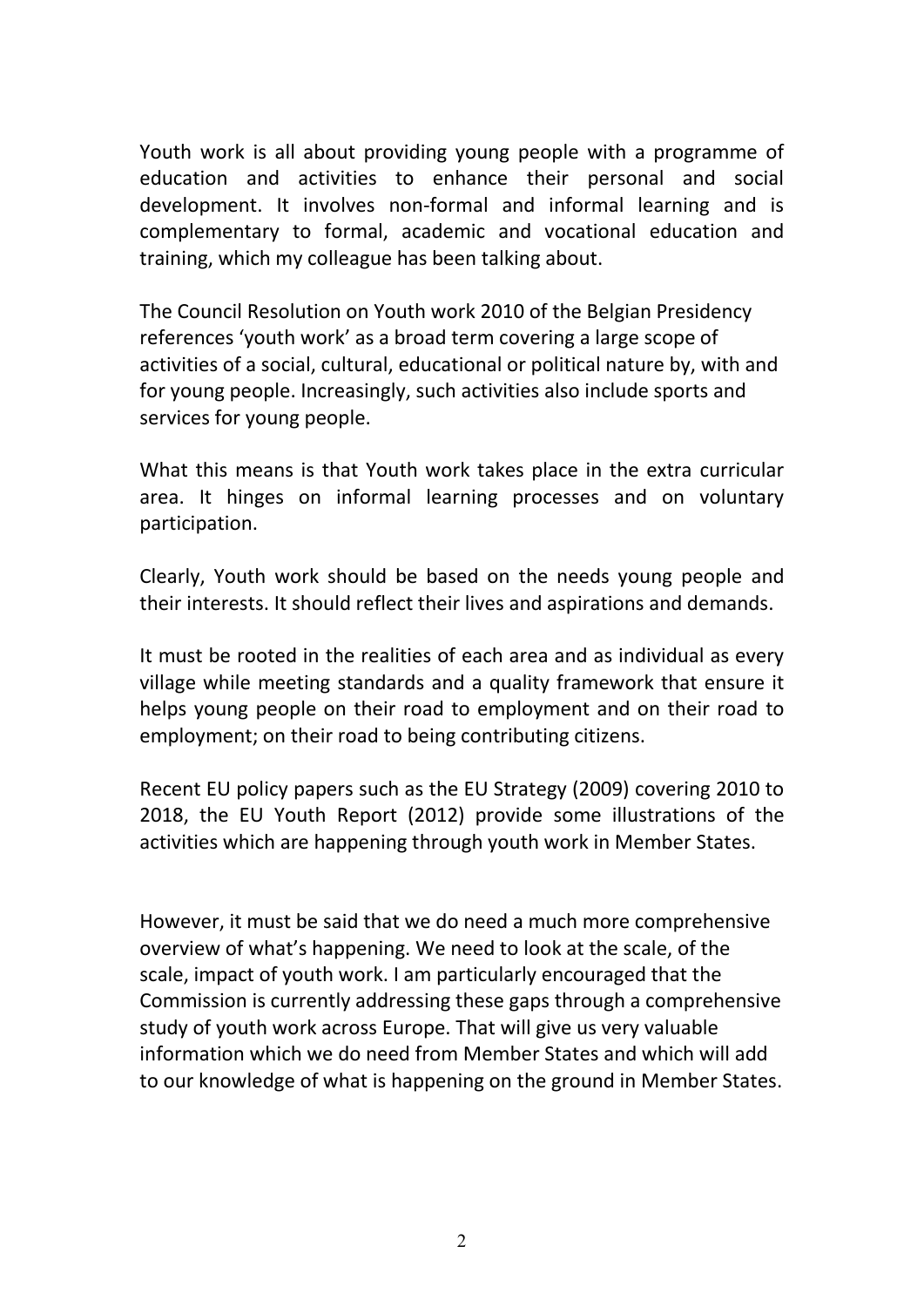This is important because Member States invest significantly in support for young people and youth activities but it is difficult at present to assess the extent of that investment because of the way that youth activities are organised and funded at regional and municipal level. Many activities are funded through sponsorship and in most member states, and of course, volunteers make a huge contribution.

But what is clear is that there is a huge commitment at every level of society throughout member states to investment in what works well for our young people. So the question I have is that youth work does work, but can it work better? And that's something we are interested in exploring and that is part of what we want to reach in our conclusions, with participation and help from young people and from the ground up in Member States.

Recent policy developments suggest that youth work has the potential to do more and has a special relevance for those young people who are marginalised from traditional systems of education, employment and training. All of the reports I've mentioned, plus 'Europe 2020', recognise the potential of youth work can offer in meeting the needs this particular cohort of young people.

We do know the impact the crisis in Europe has had on young people. The problem of youth unemployment is significant and substantial. The increase in unemployment has been extraordinary among 15-24 yearolds – increased by 50%. We also have a very significant rise in young people not in education, employment or training `means that the 7.5m young people between the ages of 15 and 24 are at increased risk of poverty and social exclusion. And of course, we know that, in turn, will increase the risks in terms of their wellbeing and their health.

Eurofound's latest comparative research findings on this group of young people are very stark. They show huge economic loss, perhaps €153 billion, to us in terms of economic and social loss of this group of young people not being engaged in the areas that I have discussed and not getting the kind of opportunities that they need to participate and be involved.

That's what can be measured. What *can't* be measured is the fearful intangible: the cost of their disengagement from society in general.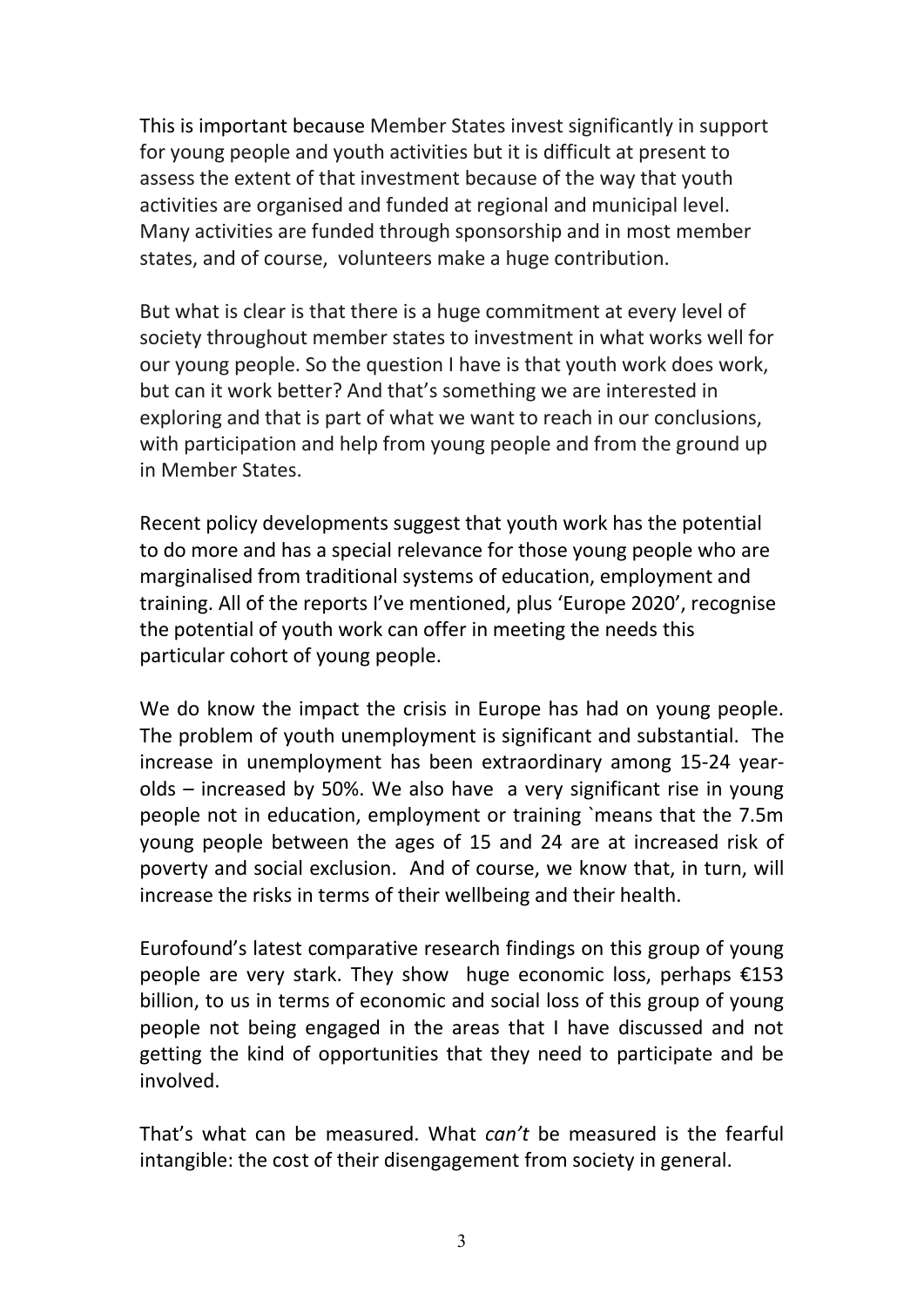Because this lack of engagement, as we know, whether it is in employment or social activities, is corrosive and is expensive. And it does leave unexpressed the capacity of young people for creativity, for innovation, entrepreneurship and adaptability, all invaluable in stimulating a renewed and sustainable return to economic well being in member states, all pivotal in creating a more inclusive society.

Ireland's Presidency programme aims to leverage the potential of the hugely valuable youth work services we have that support of young peoples' rightful place at the forefront of Europe's economic and social renewal.

Working to advance our Trio Presidency theme, with Lithuania and Greece, - Social Inclusion - Ireland's national priorities for the Youth Council Presidency are;

To explore the potential of youth work and youth activities to address the goals of Europe 2020, particularly youth employment and social inclusion issues;

To promote understanding of the contribution of quality youth work to young people's development, well-being and social inclusion; and

To complete the very important cycle of dialogue between young people and policy makers.

Ireland's Presidency will also seek to maximise the potential of youth policy in addressing the goals of the Europe 2020 Strategy.

We must forge greater alignments and alliances between the key policy domains such as youth, education, training and employment.

After all, Youth work engages young people over a relatively long developmental period from ages 10 to 24 and beyond.

Activity and learning take place outside school hours, oftentimes in local centres, outdoors and in all sorts of non traditional settings. It works for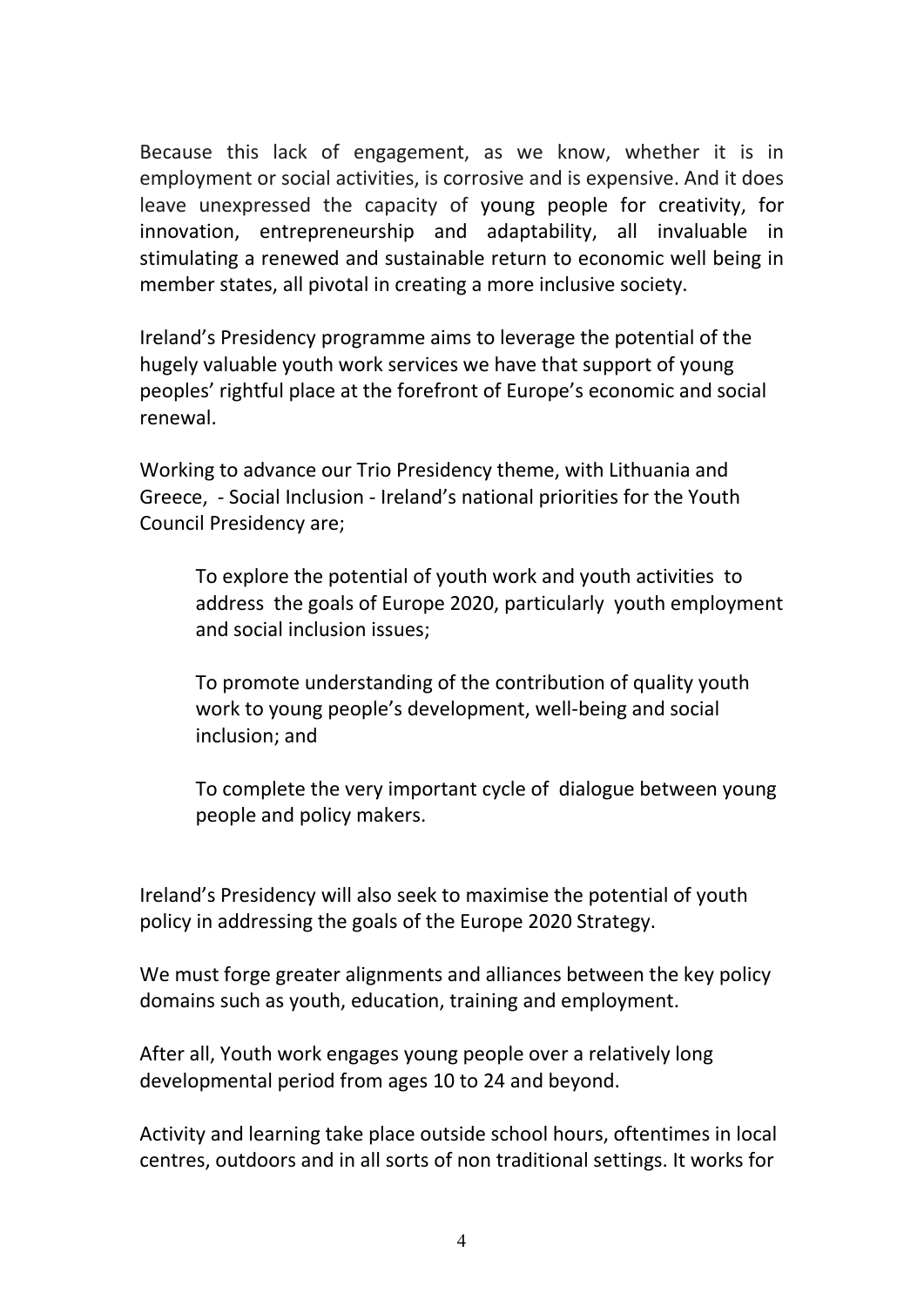young people at their own pace and because they themselves want to participate. It does what other more typical formalised response cannot do. Therein lies its potential. It's more than complementary to formal education, training and structured programmes and interventions. Much more. It adds value to them. Immeasurable value.

A Youth policy coordinated with related policy areas can have a significant impact on young people's outcomes in health and wellbeing, in education, training and employment. Indeed it may have very particular relevance for those young people who are not engaged in education, employment or training (NEETs).

This priority theme will be advanced through the Youth working Party, work programme. The Youth Council in May 2013 will be invited to adopt conclusions on the contribution of youth policy to Europe 2020. The conclusions the Council will consider will be informed by the EU Youth Conference and Directors General meeting to be held in March in Dublin.

Ireland plans to host and an expert round table event on youth work and its contribution to Europe 2020 and youth employment (20–21 June 2013, Dublin).

I want to stress that while we may not be able to measure the dire consequences of disaffection – of a generation of young people being spun loose and lost from engagement with society – we *must* be able to measure the quality of youth work. If we don't find ways to measure the quality of youth work, we won't be able to continually ensure and enhance this pivotal area.

That means youth organisations and youth workers working to plan.

It means delivering relevant and responsive activities and programmes.

It means real connection to the interests, needs and experiences of young people.

It means a focus on outcomes and a foundation in evidence.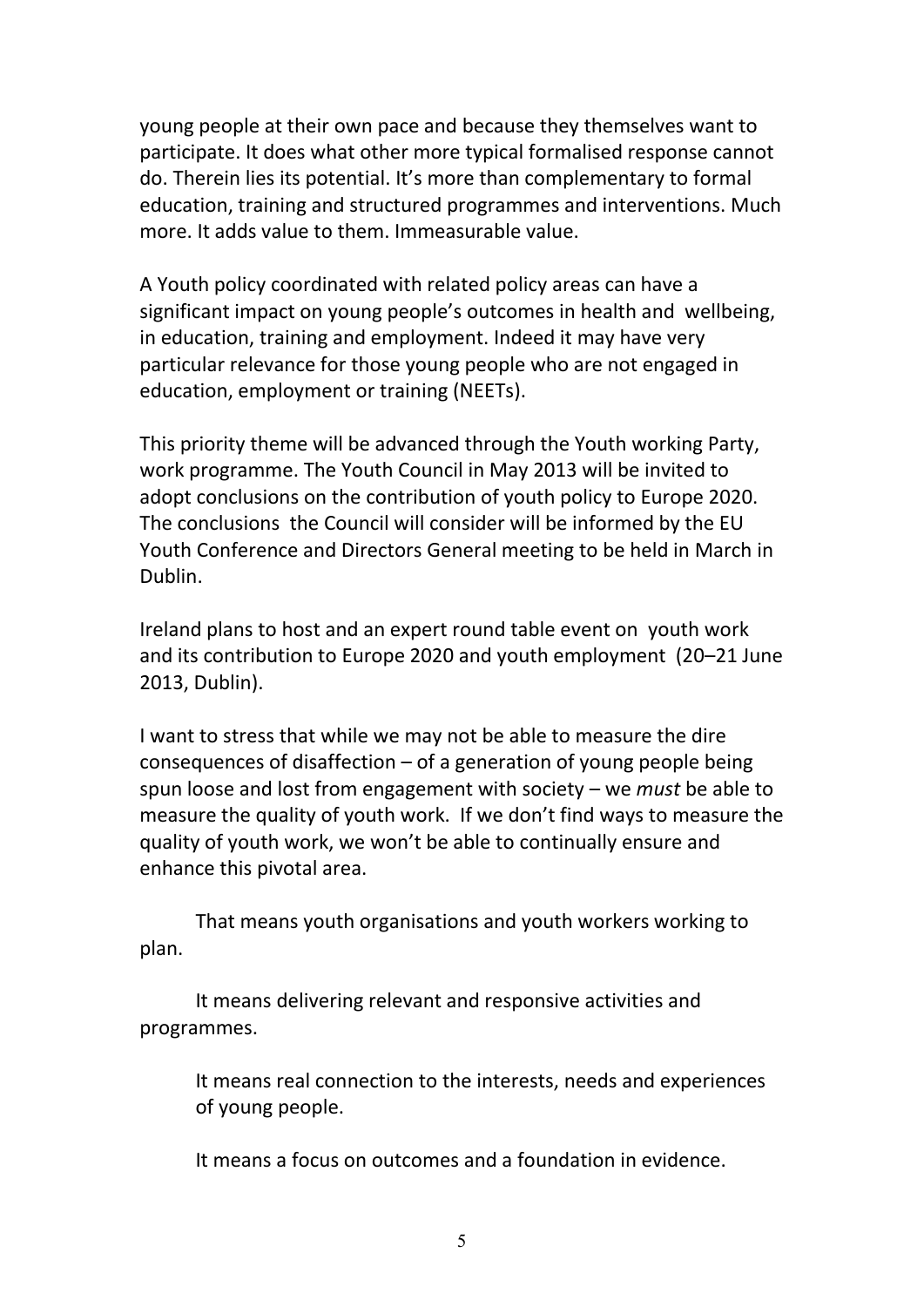It means a requirement that youth services be relevant and needs based.

It means guaranteeing maximum benefit from participation in youth work.

It means recognising the achievements of participants so they can make good use of what they've learned throughout their careers, throughout their lives.

The organisation of youth work in Member States is as diverse as the services and activities provided. This richness and diversity is essential to respond to the many dimensions of young people's experiences and needs. Increasingly, we appreciate the significance of quality standards in youth services in member states – and of coherence.

Further work is required to explore how, together, we can advance shared objectives for high quality and standards in the provision of services to young people.

I intend, following consideration of the youth working Party to bring to the Council of Youth Ministers meeting in May, Council Conclusions to develop a common understanding of quality in youth work and set out priorities to develop quality standards in youth work and youth activities in the EU.

I know that the European Parliament has a keen interest in promoting high standards in services to enhance education and learning and the recognition of skills and qualifications. Establishing the European Qualifications Framework in 2008 underlined Members' proactivity in this area.

Ireland's Presidency will follow closely the development of the European Commission's proposals for a Council Recommendation on a Youth on the Move Card, to support trans-national learning and employment mobility for young people. The Presidency will start the work on the policy document, if it becomes available in the coming months, paving the way for the incoming Lithuanian Presidency.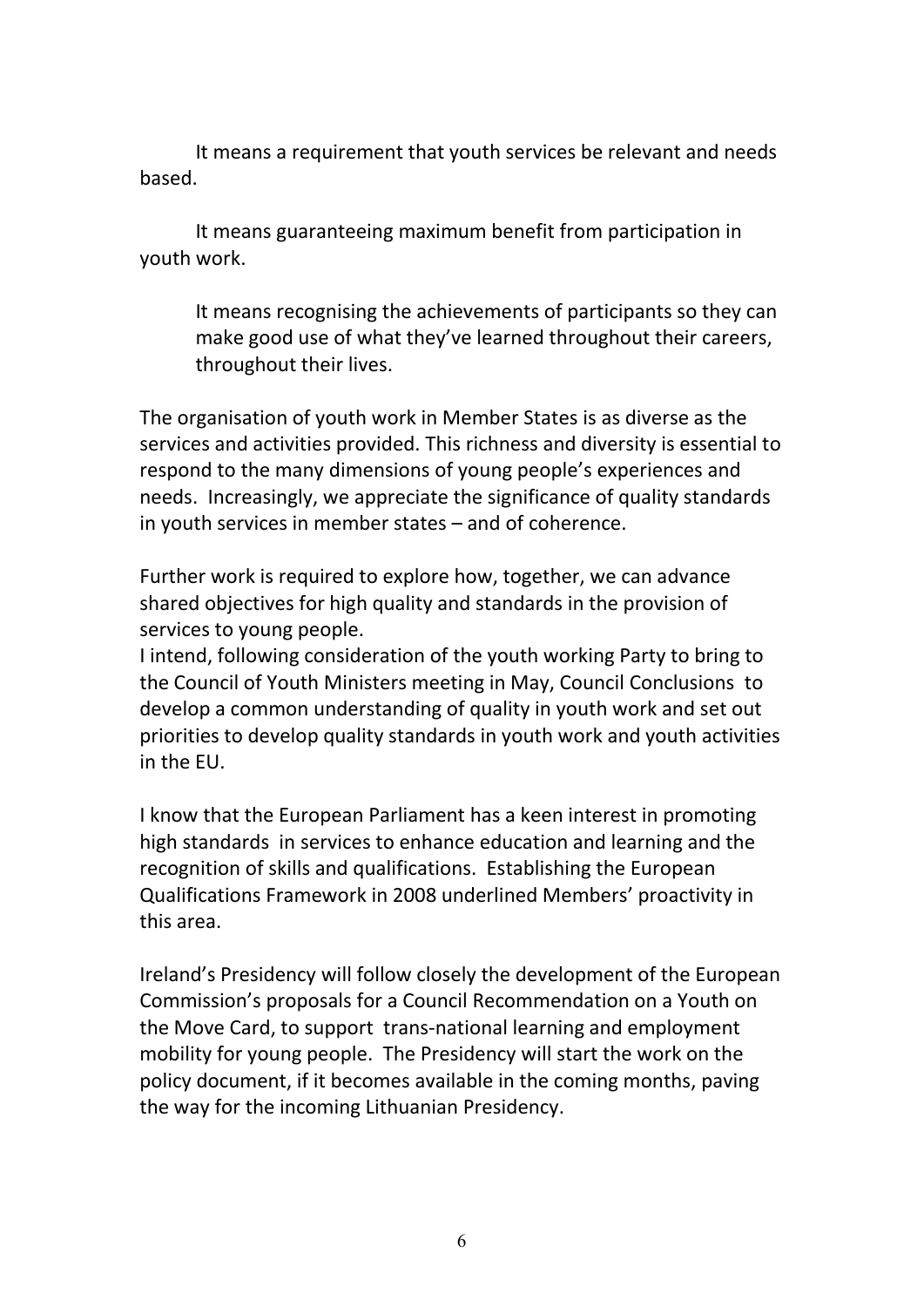The slogan 'Nothing about them – without them!' captures the key principles of the EU Structured Dialogue process. The third cycle of the dialogue with young people is underway. More than 12,000 young people have had their say so far. They've made input to policy development at local, regional and national level. They've had their recommendations presented to the Youth Council of Ministers. That's necessary. With close to 100 million citizens between the ages of 15 – 30 in the EU, we must be ambitious in our plans for the rising generation  $$ and those plans must be rooted in their expressed needs.

A deepening of the process at national level reaching out to a broad range of young people would enrich the dialogue experience for all stakeholders. We must reach out to young people who are not organised in groups or associations, young people who have much to say but who don't choose to say it via the established youth organisations. Special efforts must be made to include those who are hardest to reach, those with fewer opportunities and those seldom heard.

The Irish Presidency has provided us with opportunities to advance this at our flagship EU Youth Conference which will take place on the 11 – 13 March in Dublin.

Following on from the EU Youth Conference, Ireland will host an **informal meeting of Directors' General of Youth from each Member State on 13th March 2013 in Dublin.** Officials of the European Commission will attend and contribute to this informal youth policy debate and exchange of good practices.

Ireland will host an **informal policy debate on structured dialogue** between policy makers, young people, European Commission and the European Youth Forum on the day of the Council of Youth Ministers' meeting (16 May 2013 Brussels).

The Presidency will hold an **Expert Roundtable event on 'Youth work and its contribution to Europe 2020 and Employment'** (20 – 21 June 2013, Dublin).